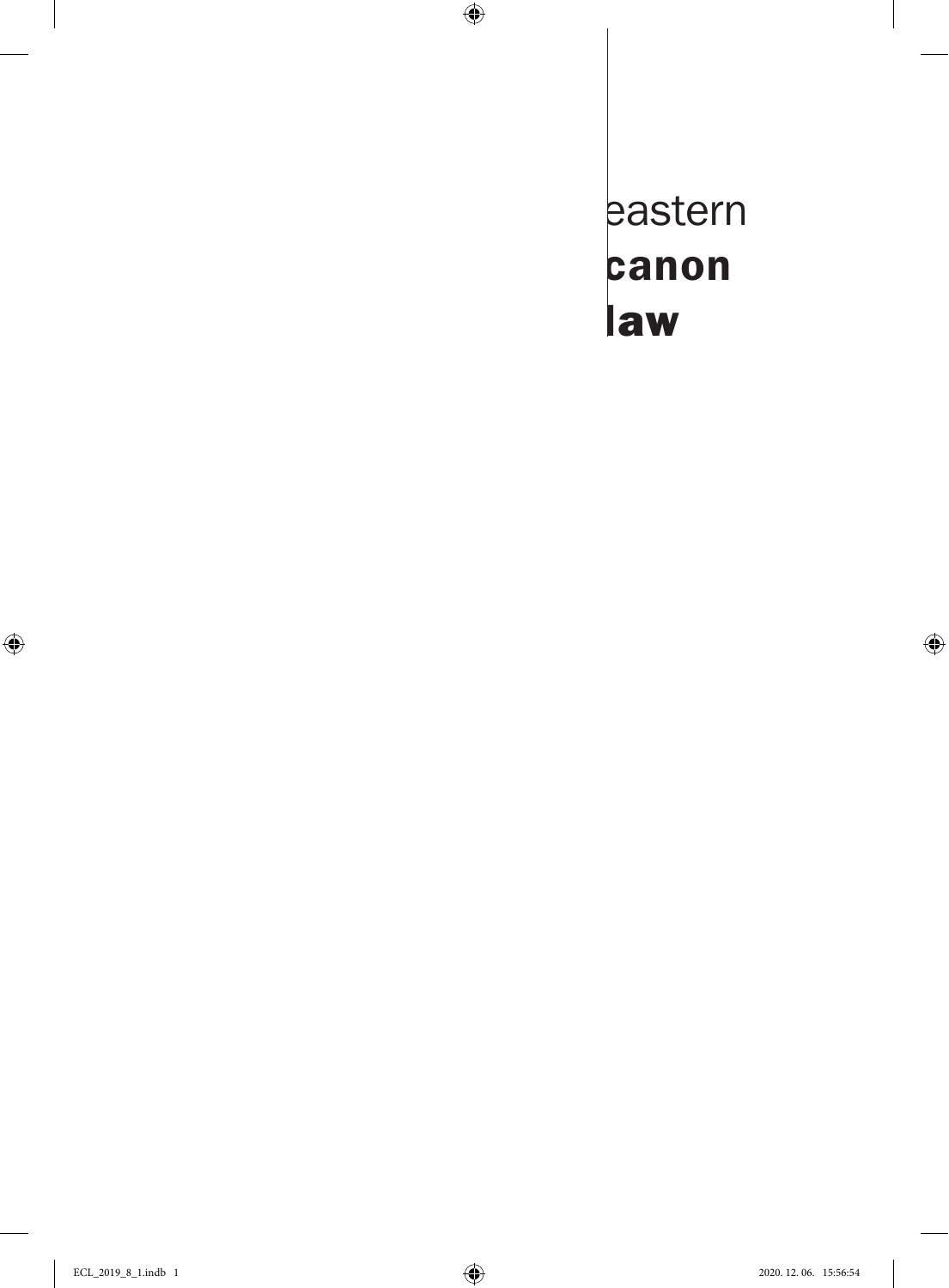International Editorial and Advisory Board:

Warren BECKET SOULE (Columbus) Orazio CONDORELLI (Catania) John Faris (Washington) George Gallaro (Pittsburgh) Pablo GEFAELL (Roma) Paolo GHERRI (Roma) Janusz Kowal (Roma) Michael Kuchera (Roma) Lorenzo Lorusso (Bari) Helmuth Pree (München) Luigi Sabbarese (Roma) Cyril Vasiľ (Città del Vaticano)

Editor:

Péter Szaró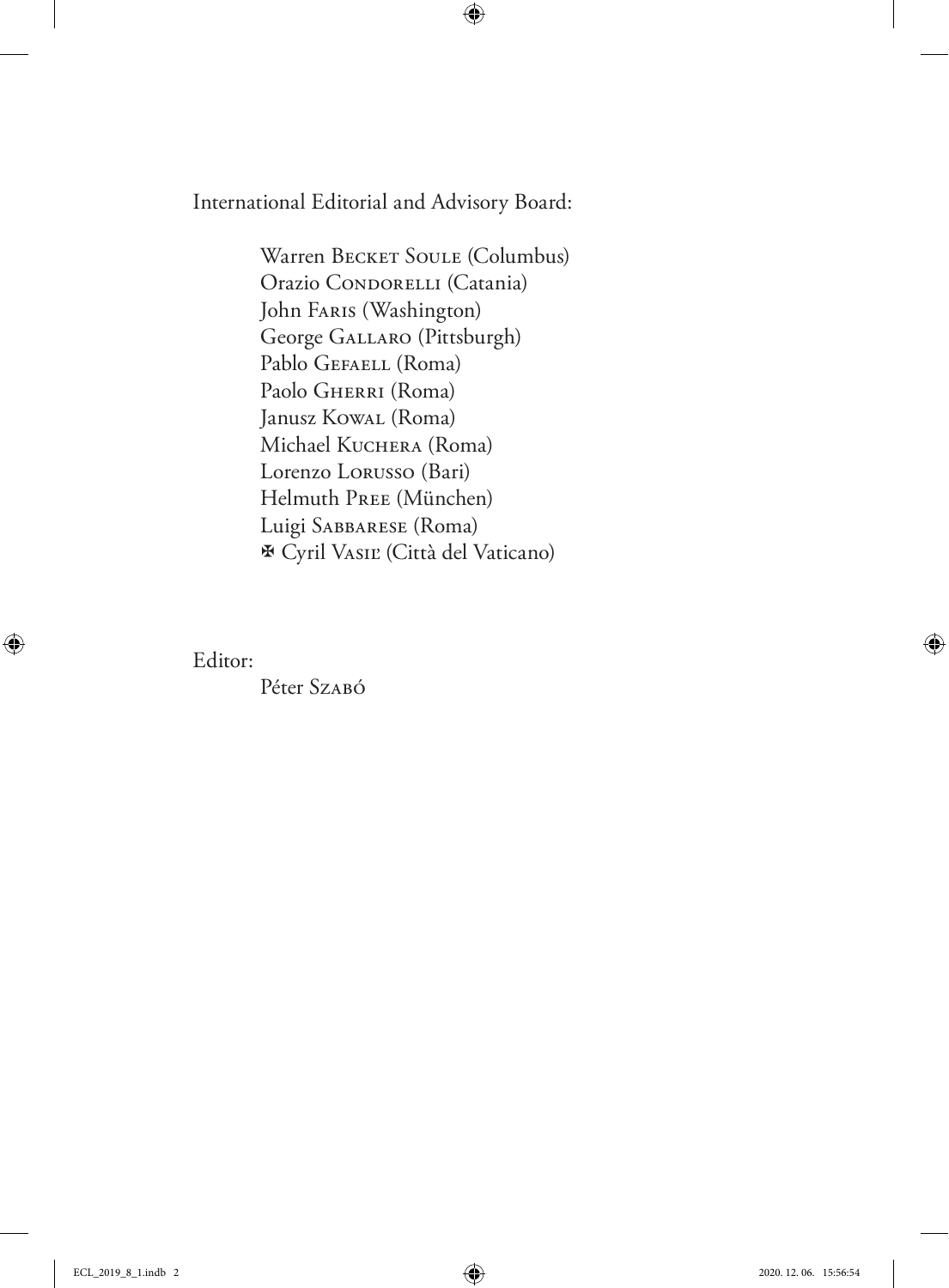# eastern canon law



St Athanasius Greek-Catholic Theological Institute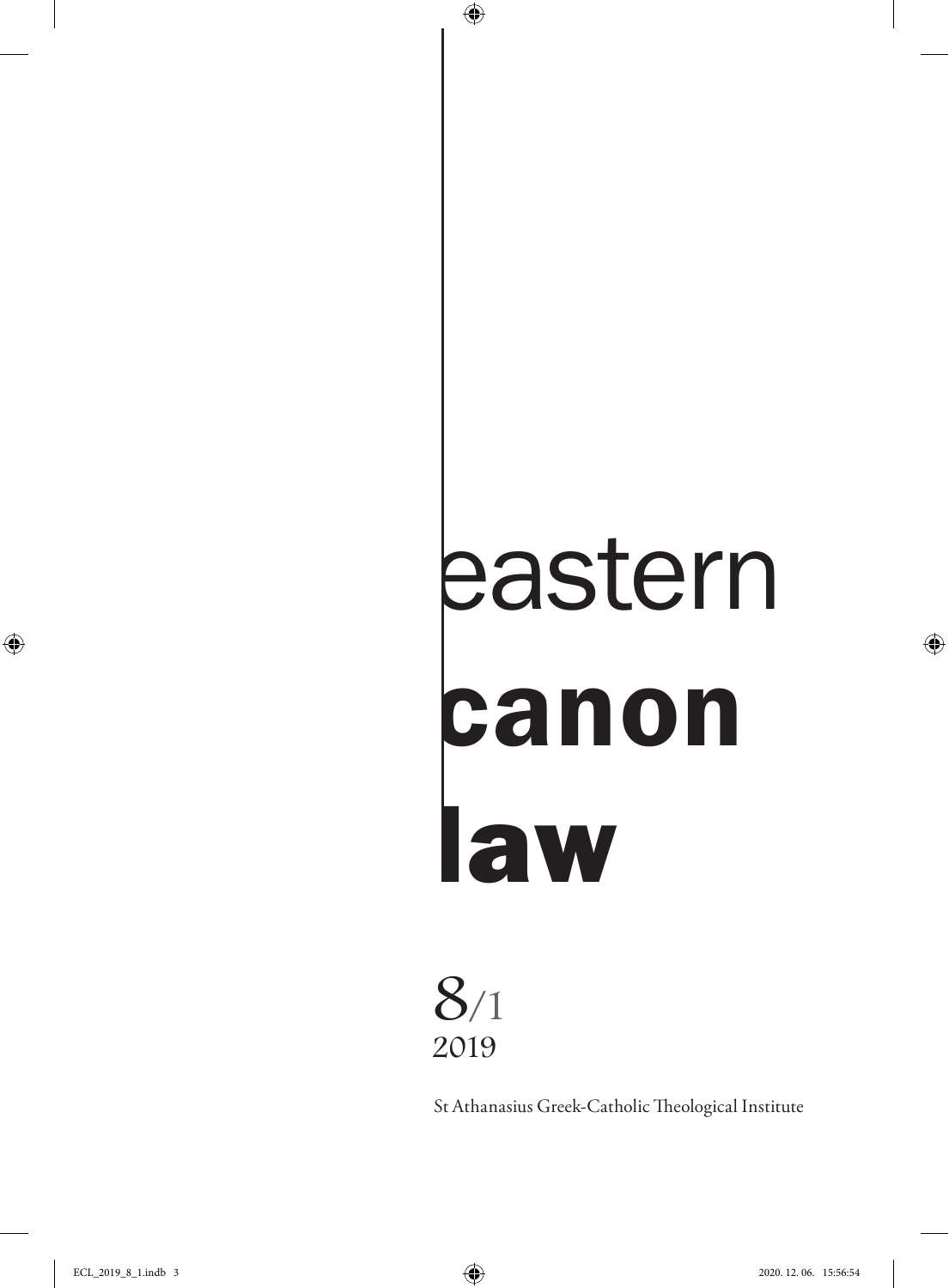# eastern canon law

HU ISSN 2064-0412

ECL is published twice a year by the St Athanasius Greek-Catholic Theological Institute

Responsible Editor: Tamás Véghseő (Rector)

Postal address: 4400 Nyíregyháza, Hungary Bethlen G. u. 13-19. e-mail: atanaz@atanaz.hu tel.: +36/42/597-600

Address for manuscripts and correspondence:

Péter Szabó

Szentkirályi u. 6. 3/40. 1088 BUDAPEST, Hungary tel.: +36 30 498-3705 e-mail: synergia10@gmail.com

Yearly subscription for institutions:  $55 \in$ Rate for private individuals: 22  $\epsilon$ CIB Bank SWIFT: CIBHHUHB IBAN: HU83 1110 0702 1920 4893 3600 0001 EU VAT NUMBER: HU19204893

DTP Operator: Katalin Balogh

The views expressed are the responsability of the contributors

Eastern Canon Law is indexed in the *Ephemerides Theologicae Lovanienses & Canon Law Abstract*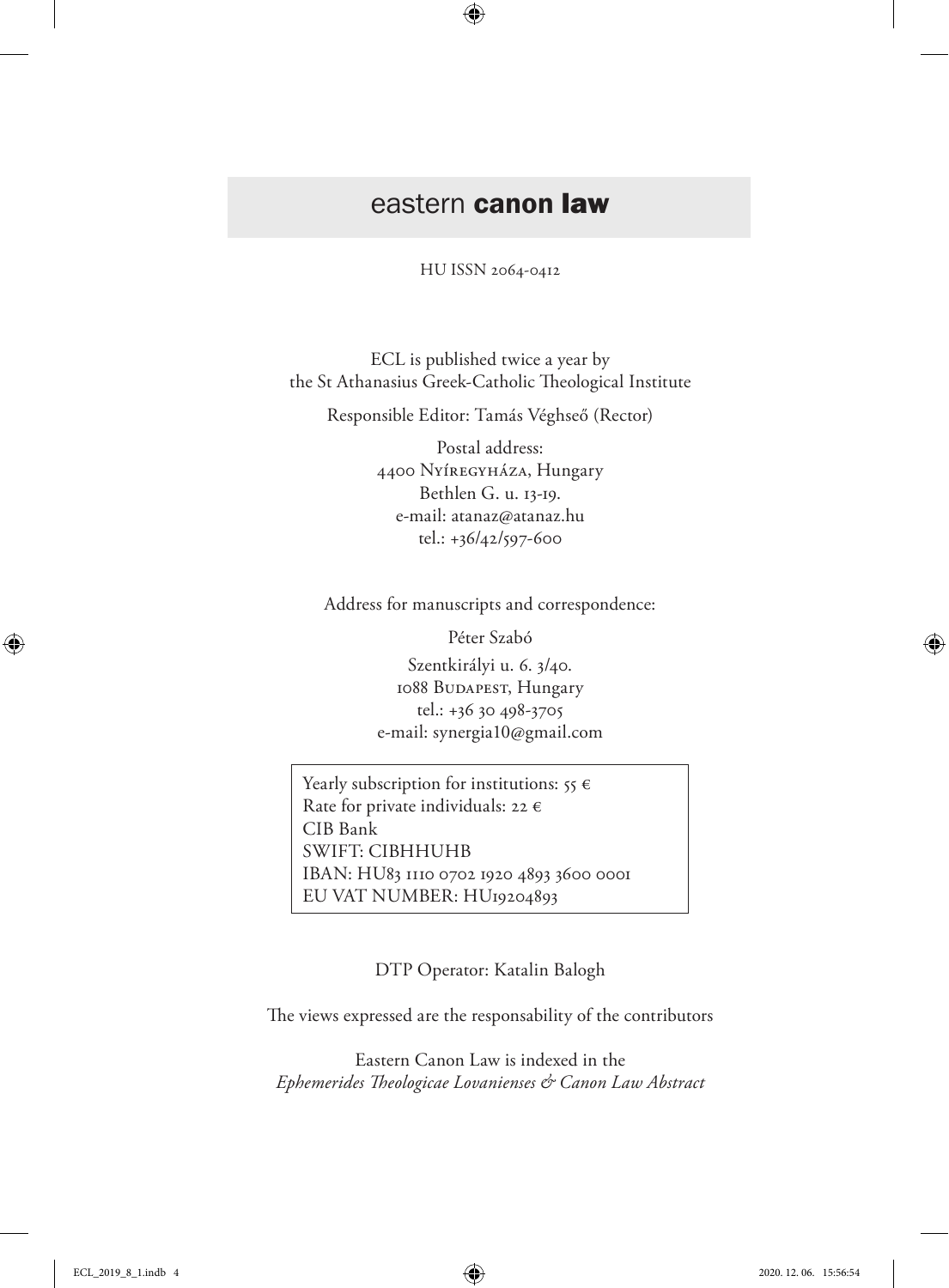## **Contents**

#### **STUDIES**

|                    | Chiara MINELLI<br>General Categories and "Common" Words in the "Long Navigation"<br>Towards the CCEO: The Subtle Echo of Rationabilitas II                         |
|--------------------|--------------------------------------------------------------------------------------------------------------------------------------------------------------------|
|                    | Orazio CONDORELLI<br>Il primato del Vescovo di Roma tra principì dogmatici e forme storiche<br>di esercizio. Elementi per una comprensione condivisa tra le Chiese |
|                    | Lewis Parsavos<br>History of the Governance of the Greek Orthodox Archdiocese                                                                                      |
|                    | Sunny KOKKARAVALAYIL<br>The Authority Competent to Dispense Religious according to the Code                                                                        |
|                    | Hubert KAUFHOLD                                                                                                                                                    |
|                    | Péter Szabó<br>The Creation of the Codification Commission of Hajdúdorog (1929)                                                                                    |
| <b>ACTUALITIES</b> |                                                                                                                                                                    |
|                    | Paolo LA TERRA                                                                                                                                                     |

23° Congresso della Società per il Diritto delle Chiese Orientali. Primato e sinodalità – Approfondimenti. Debrecen (Ungheria), 3-8 settembre 2017. . 211

#### Reviews

Jiří Dvořáček, Die Apostolische Exarchie in der Tschechischen Republik: Studien zur Geschichte, Gegenwart und Zukunft einer griechischkatholischen Ostkirche (Eichstätter Studien – Neue Folge 83), Verlag Friedrich Pustet, Regensburg 2020, 266 pp. ISBN: 978-3-7917-3149-0. . . 219

*Eastern Canon Law* 8 (2019) 1.  $\vert$  5